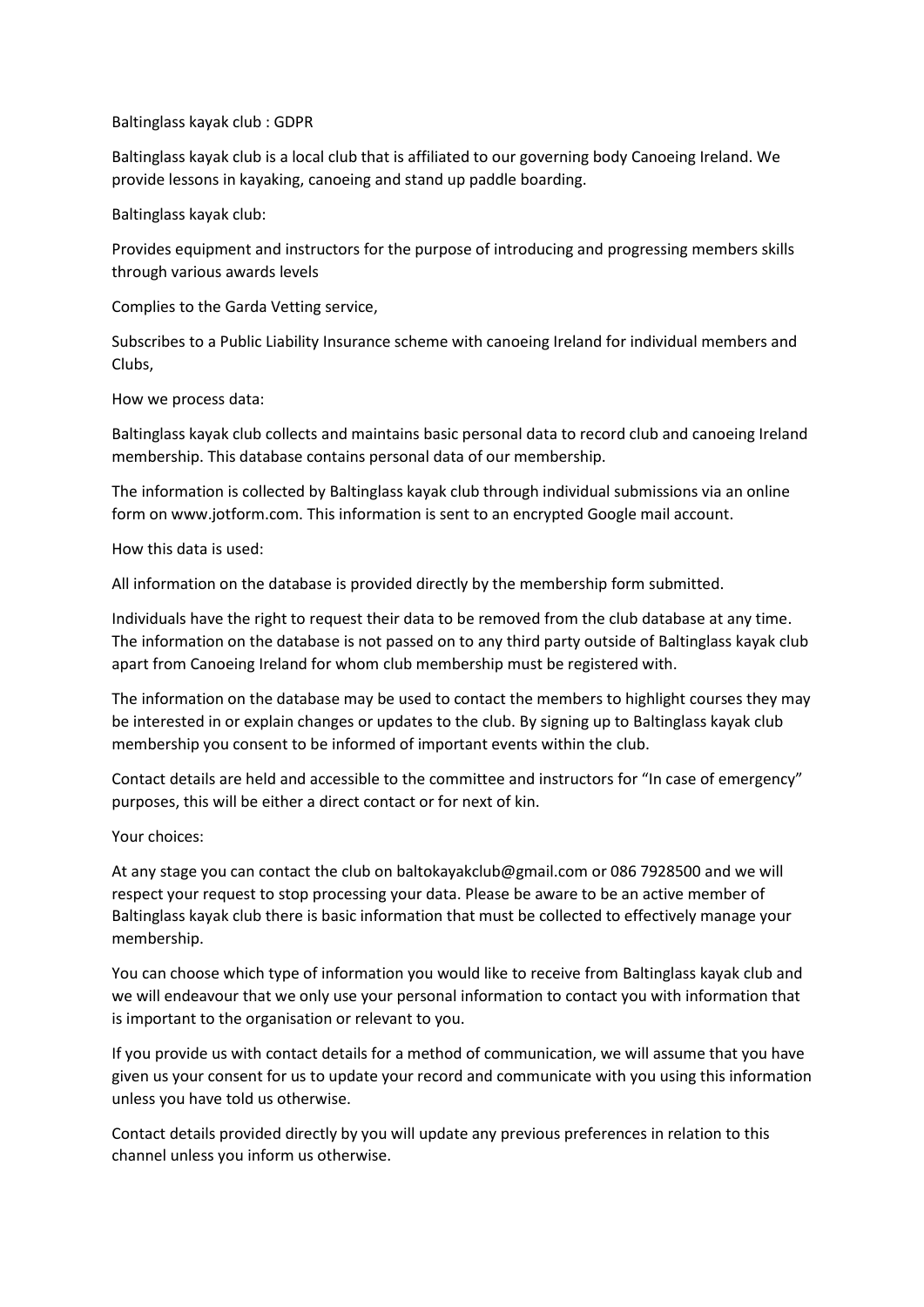| Company   | Purpose                                                |
|-----------|--------------------------------------------------------|
| Wix.com   | <b>Website Hosting</b>                                 |
| Microsoft | Office 365, one drive used by laptop and mobile phones |

Canoe Ireland Membership registration

How we protect your data:

All personal information is treated confidentially and with respect for the benefit of Baltinglass kayak club and its members in accordance with the Data Protection Act and GDPR.

Personal information will not be disclosed to external organisations other than canoeing Ireland

We do not sell your personal data to third parties under any circumstances or permit third parties to sell on the data we have shared with them.

We may also disclose relevant contact details to fellow members who are arranging events or other Canoeing related events if we believe they may be of interest to you.

Your Rights:

You have the right to:

Ask Us For Access To, Or Rectification Of Your Data Held On the Baltinglass kayak club Databases

Restrict Processing (Pending Correction Or Deletion)

Object To Communications

Ask For The Transfer Of Your Data Electronically To A Third Party (Data Portability)

Opt Out at Any Stage by emailin[g baltokayakclub@gmail.com](mailto:baltokayakclub@gmail.com) Or 0867928500.

Baltinglass kayak club is responsible for monitoring compliance with relevant legislation in relation to the protection of personal data.

You have the right to lodge a complaint to baltokayakclub@gmail.com

If you wish to request access to any of your personal information held by Baltinglass kayak club, please contact baltokayakclub@gmail.com

If you wish to amend the type of communications you receive or the way in which the database contacts you, please contact: baltokayakclub@gmail.com

If you have any concerns or queries about this policy, or about how we hold and use your data, please contact baltokayakclub@gmail.com

The legal basis for processing your personal data for the interdependent purposes set out above is that it is necessary for the pursuit of Baltinglass kayak club's legitimate interests (carried out on their behalf through the database), or the carrying out of a task in the public interest.